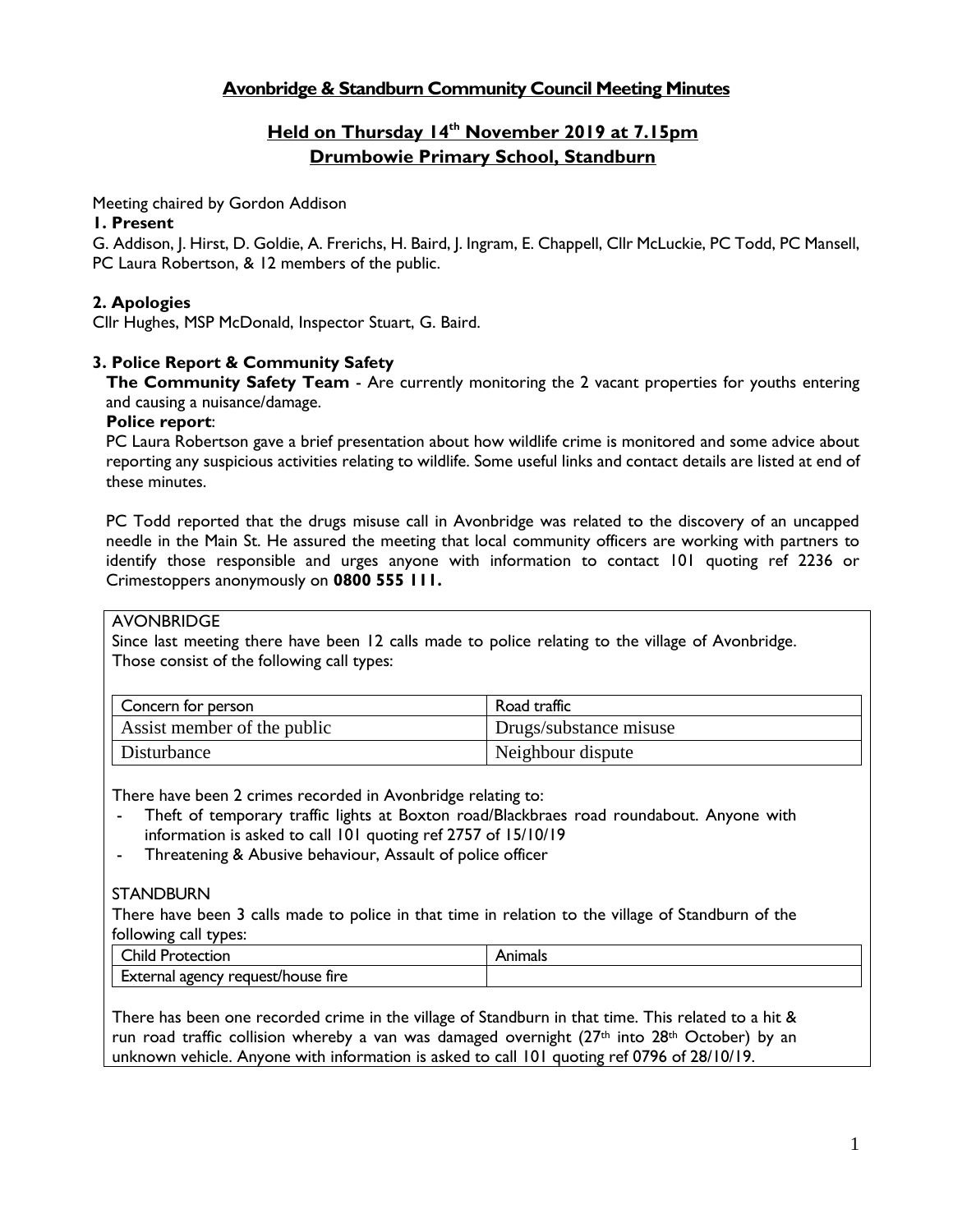### **4. Approval of Minutes from meeting held on Thursday 10th October 2019**

The minutes were proposed by A. Frerichs and seconded by D. Goldie.

### **5. Matters arising from previous meeting**

#### Braes High School Report

School captains gave a brief overview of the variety of activities and community involvement opportunities that are available to Braes pupils. Mr Livingstone also gave a report on the outcomes of children services engagement visit. This formative exercise allowed the school to reflect on how they are performing. It was concluded that the school are yet again performing well with attainment continuing to rise and more support is being successfully provided to the most vulnerable pupils.

#### Falkirk Council Housing – E. Hogan (Housing Officer)

E. Hogan informed the meeting that as the new housing officer for the area she is making a point of walking around the villages and she is happy to stop for a chat. Anyone wishing to raise any housing concerns can also contact her directly via the main switchboard on 01324 506070 (Option2) or email: [housingservices@falkirk.gov.uk](mailto:housingservices@falkirk.gov.uk)

She has also advised that following her initial walk rounds and feedback from the community that the following issues were of concern:

- Fencing
- Fly tipping, litter, social isolation & speeding vehicles
- Fuel Costs
- Lack of consistency
- Dog fouling

Elaine is responding to these concerns by requesting weekly patrols at the Avonbridge Park and liaising with the community safety team. She also advised that FC are looking into solar panels as an alternative for rural areas and replacing windows by 2021. Fencing will also be offered to any council tenant that needs it but FC will only provide 1m high fencing for front garden areas.

JI highlighted the need for the War Memorial to be power washed and cleaned due to the presence of green algae. Cllr McLuckie indicated this came under member services.

#### **6. Chair's Report/Correspondence**

Nothing of note to report.

| 7. Treasurer's Report       |                                               |
|-----------------------------|-----------------------------------------------|
| <b>ASCC Acct -</b>          | $£917.30$ ASCC Funds                          |
|                             | £5237.67 reserved funds for Christmas lights. |
|                             | £8500 reserved funds for active travel group. |
|                             | Total Balance £14649.97                       |
| <b>Burnhead Moss Acct -</b> | Balance £2540.36.                             |

£50 fee for accounts auditor is still outstanding.

**Micro Grant Applications** – Micro grant guidance is being formulated and a sub committee will make decisions on any grant applications going forward.

1 application received this month.

#### **Xmas**

J. McArthur from FC has agreed to arrange delivery of a tree to Standburn and provide some second hand lights from FC. Tree installation date for Standburn still to be confirmed. Avonbridge will have 8 strings of lights installed on 8 lampposts along the Main Street. JH has agreed to donate a tree for Avonbridge, which will be installed again outside the Avonside Inn.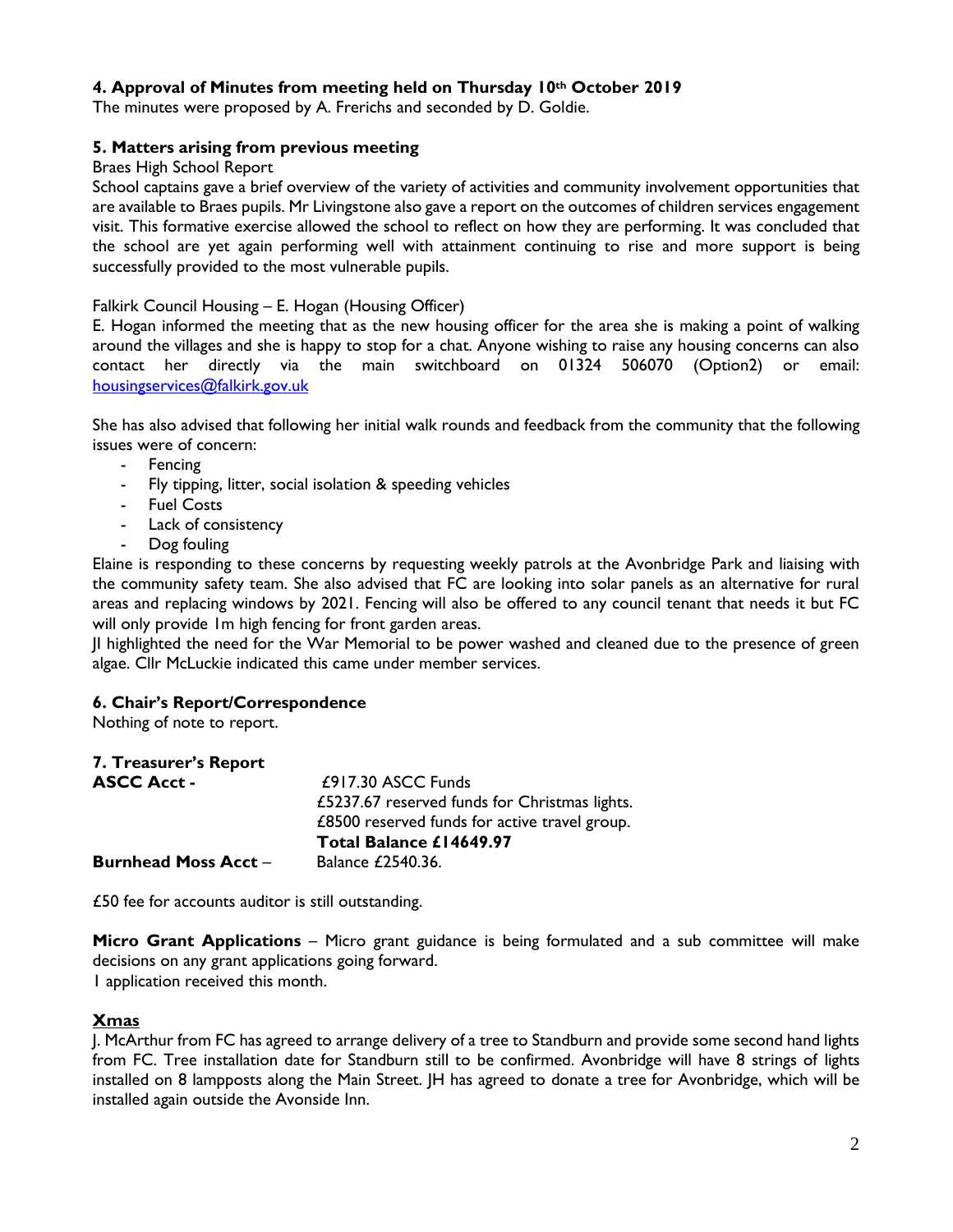Avonbridge will be holding an official light switch on event with carols and mince pies on Saturday 23rd November, outside the Avonside Inn, after the Avonside Christmas Fayre at 4.30pm. HB to update ASCC Facebook page.

### **8. Planning, IT and online update**

Planning report not submitted to the meeting due to time constraints, held over to next meeting.

### **BROADBAND**

EC has advised that most of the areas within both villages should have access to superfast broadband. Still no progress yet for the outlying areas such as those along the Blackston Road/ Candie areas. JH & EC are continuing to lobby Digital Scotland on behalf of residents and are now in direct contact with Fiona Muir (Scottish Gov Development Lead).

### **9. Next Meeting: Thursday 5th December 2019 in Avonbridge Community Hall, Avonbridge 7.15pm.**

**Useful Links:-**

**Burnhead Moss Windfarm – Grant applications** <https://www.foundationscotland.org.uk/programmes/burnhead-moss-avonbridge-standburn>

#### **ASCC Facebook page –**

www.facebook.com/search/top/?q=avonbridge and standburn community council

#### **BMET Burnhead Moss Education and Training Fund Facebook Page** <https://www.facebook.com/BMETFUND/>

#### **Advanced planning searches for planning applications** <http://edevelopment.falkirk.gov.uk/online/search.do?action=advanced>

**Reports to the Police -** [UpperBraesCPT@scotland.pnn.police.uk](mailto:UpperBraesCPT@scotland.pnn.police.uk)

#### **Purple Alert App**



Purple Alert is a free app designed by Alzheimer Scotland and is fully supported by Police Scotland. The app allows carers to share the person living with dementia's profile if they lose their way and alerts any users within a set distance immediately so they can report any sightings. Purple Alert is the first app of its kind in the UK and it is available for free download to iOS and Android smartphones – visit

[www.purplealert.org.uk](http://www.purplealert.org.uk/)



All residents are encouraged to sign up to Neighbourhood Watch Scotland's ALERT system which is free and allows agencies including police to send out targeted information about issues including crime in specific areas. Sign up at [www.neighbourhoodwatchscotland.co.uk](http://www.neighbourhoodwatchscotland.co.uk/)

**Braes Storehouse Food Bank** – <http://www.braesstorehouse.org.uk/>